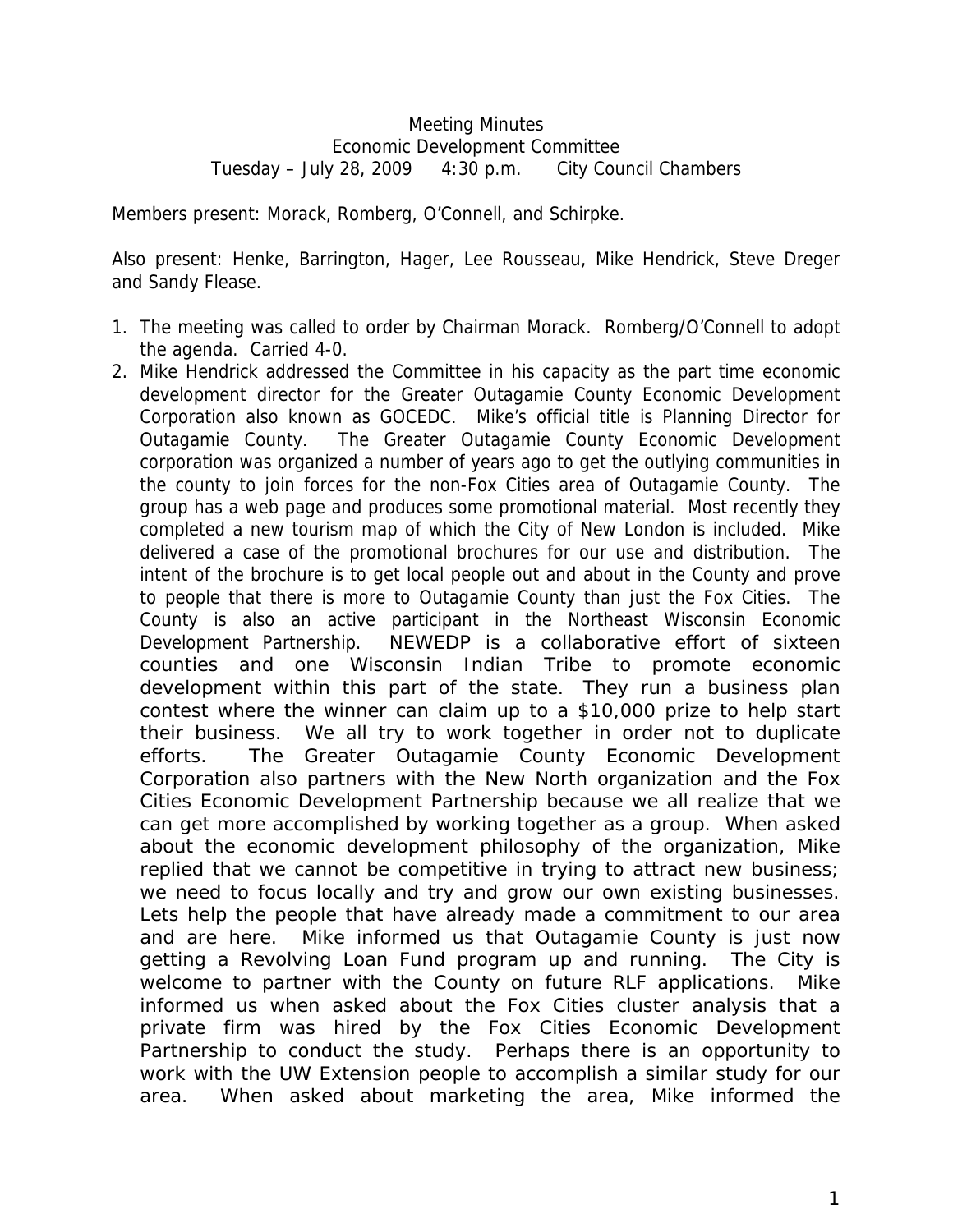Committee that he has no budget for this very competitive field, rather we need to rely on networking as he is skeptical about the value of spending money on advertising for economic development purposes. The Committee thanked Mike for his discussion and work he and his group do on our behalf.

- 3. The next person to address the Committee was Steve Dreger. Steve is the Key Account Manager for the Business and Industry Services Division from Fox Valley Technical College. Steve's principal task is to visit local industries and determine what their training needs are and then create these training services at the college. Besides Steve, there are two other people doing the same work for the college. Steve reports that right now, enrollment is up about 6% at FVTC. In the recent past training requests were down. Given the state of the national economy, this is not unexpected. Recently though, Steve has started to see a little improvement. Steve reviewed a folder of information regarding the services offered by Fox Valley Technical College. These include a Human Resources Assessment Center, a book of all classes offered by the college, the Venture Center, the E-See Program, the Fab Lab, Criminal Justice Center, Bordini Center, Robotic Technical Center, and the Transportation Center. When asked about having students work with the City on research and marketing projects, Steve replied that this may be possible on a case-by-case basis. If we have a particular interest for the College or its students to consider, Steve would be willing to check into it. Steve was thanked for his informative discussion.
- 4. The Committee is considering how to proceed given the upcoming expiration of our two-year listing contract with Bomier Properties. The current contract is set to expire mid-October of this year. Prior to Bomier we had a contract with NAI MLG Commercial for three years. Both firms are large commercial brokers from the Fox Valley. The Committee invited Sandy Flease, the owner of the only real estate brokerage in the City, Century 21, to visit with the Committee about her observations regarding marketing and sell property in our North East New London Business Center. Sandy noted that the commercial real estate market is very slow right now. There has been some progress in the retail commercial area. The residential real estate market is near record numbers for successful sales. This is largely due to the "first time homebuyer" incentives that are now in place. A general discussion was held regarding two questions: Are we better off utilizing a local broker who is more familiar with our community? Do Valley brokers have more interest in making sales at higher prices in the Valley rather than here locally? Sandy was thanked for her time and input. O'Connell/Romberg moved to invite Sandy back to discuss in more detail the options of listing our industrial park with her firm. Motion passed 4-0.